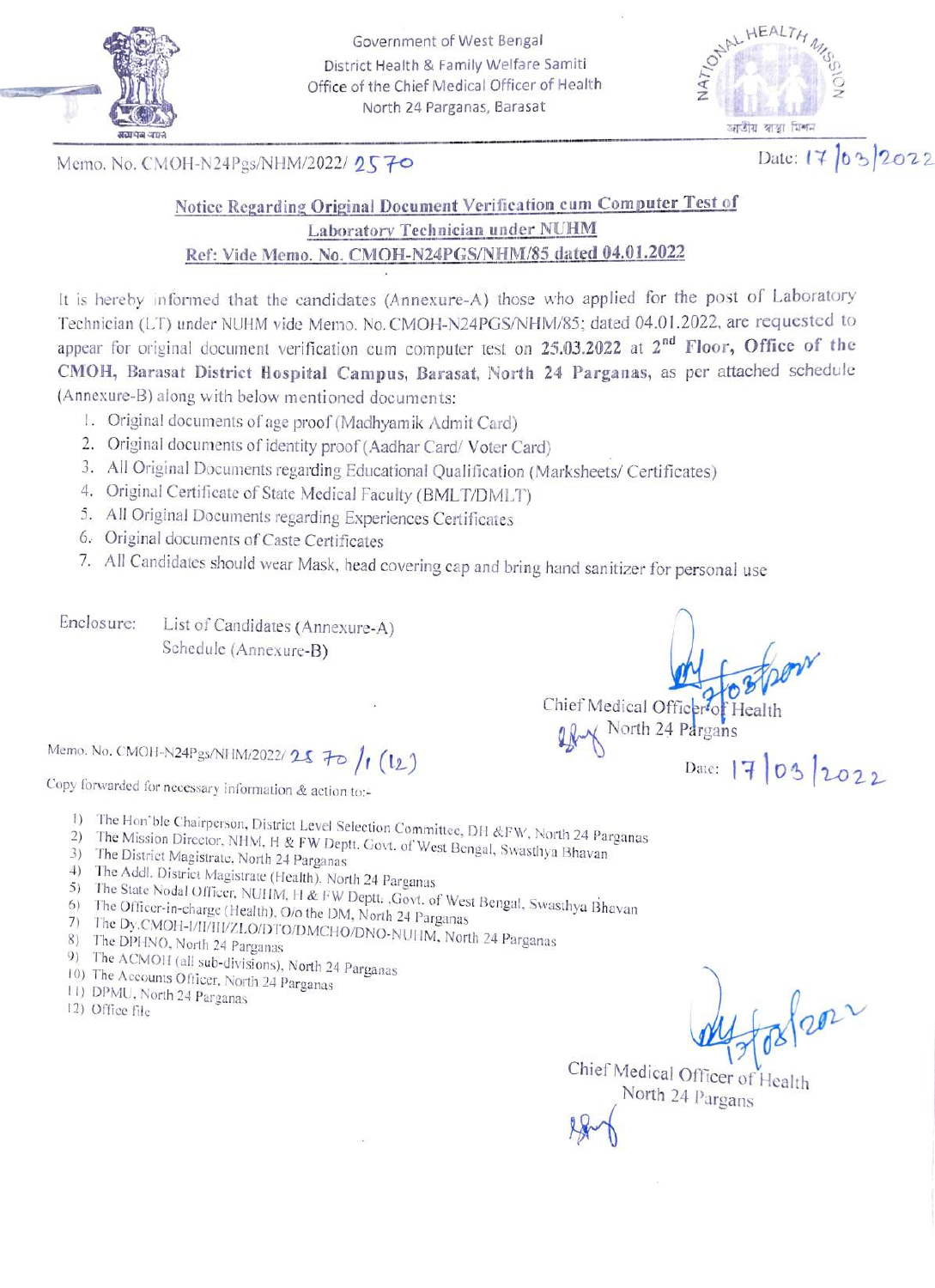Ahnexure-A

| Category-UR    |                                      |                                    |                            |           |                         |            |             |  |  |
|----------------|--------------------------------------|------------------------------------|----------------------------|-----------|-------------------------|------------|-------------|--|--|
| Si No          | <b>Application ID</b>                | Apply For                          | <b>Full Name</b>           | Caste     | Age as on<br>01.01.2022 | Percentage | Rank        |  |  |
| $\mathbf{1}$   | CMOH-<br>N24Pgs/Recruit<br>ment/1866 | NUHM-<br>Laboratory<br>Technician  | WASIM<br>MANDAL            | OBC-A     | 32                      | 92.50      | $UR-1$      |  |  |
| $\overline{2}$ | CMOH-<br>N24Pgs/Recruit<br>ment/0561 | NUHM-<br>Laboratory<br>Technician  | <b>SUDIP BHUIN</b>         | <b>UR</b> | 21                      | 88.83      | $UR-2$      |  |  |
| 3              | CMOH-<br>N24Pgs/Recruit<br>ment/0356 | NUHM-<br>Laboratory<br>Technician  | MADHUSREE<br>KHAN          | UR        | 25                      | 88.50      | $UR-3$      |  |  |
| 4              | CMOH-<br>N24Pgs/Recruit<br>ment/3721 | NUHM-<br>Laboratory<br>Technician  | NAYAN GHARA                | UR        | 22                      | 86.33      | $UR-4$      |  |  |
| 5              | CMOH-<br>N24Pgs/Recruit<br>ment/1346 | NUHM-<br>Laboratory<br>Technician  | Sourav Giri                | UR        | 23                      | 86.10      | <b>UR-5</b> |  |  |
| 6              | CMOH-<br>N24Pgs/Recruit<br>ment/3801 | NUHM -<br>Laboratory<br>Technician | GULFROZ<br>KHALIL          | UR        | 25                      | 86.00      | $UR-6$      |  |  |
| 7              | CMOH-<br>N24Pgs/Recruit<br>ment/4490 | NUHM-<br>Laboratory<br>Technician  | ARPITA BALI                | OBC-B     | 25                      | 85.80      | $UR - 7$    |  |  |
| 8              | CMOH-<br>N24Pgs/Recruit<br>ment/3543 | NUHM -<br>Laboratory<br>Technician | MANTI PAUL                 | OBC-B     | 22                      | 84.50      | $UR-S$      |  |  |
| 9              | CMOH-<br>N24Pgs/Recruit<br>ment/2775 | NUHM-<br>Laboratory<br>Technician  | SOURAV<br><b>BISWAS</b>    | UR        | 23                      | 83.70      | $UR-9$      |  |  |
| 10             | CMOH-<br>N24Pgs/Recruit<br>ment/4586 | NUHM-<br>Laboratory<br>Technician  | PRITI DEY                  | UR        | 22                      | 83.50      | UR-10       |  |  |
| 11             | CMOH-<br>N24Pgs/Recruit<br>ment/5080 | NUHM-<br>Laboratory<br>Technician  | <b>MOUSUMI</b><br>PANDA    | UR        | 22                      | 83,40      | $UR-11$     |  |  |
| 12             | CMOH-<br>N24Pgs/Recruit<br>ment/2118 | NUHM-<br>Laboratory<br>Technician  | SHARIF SAIKH               | UR        | 21                      | 83.20      | UR-12       |  |  |
| 13             | CMOH-<br>N24Pgs/Recruit<br>ment/0438 | NUHM -<br>Laboratory<br>lechnician | <b>PUNAM</b><br>KUMARI RAI | UR        | 25                      | 83.17      | UR-13       |  |  |

ä,

 $65$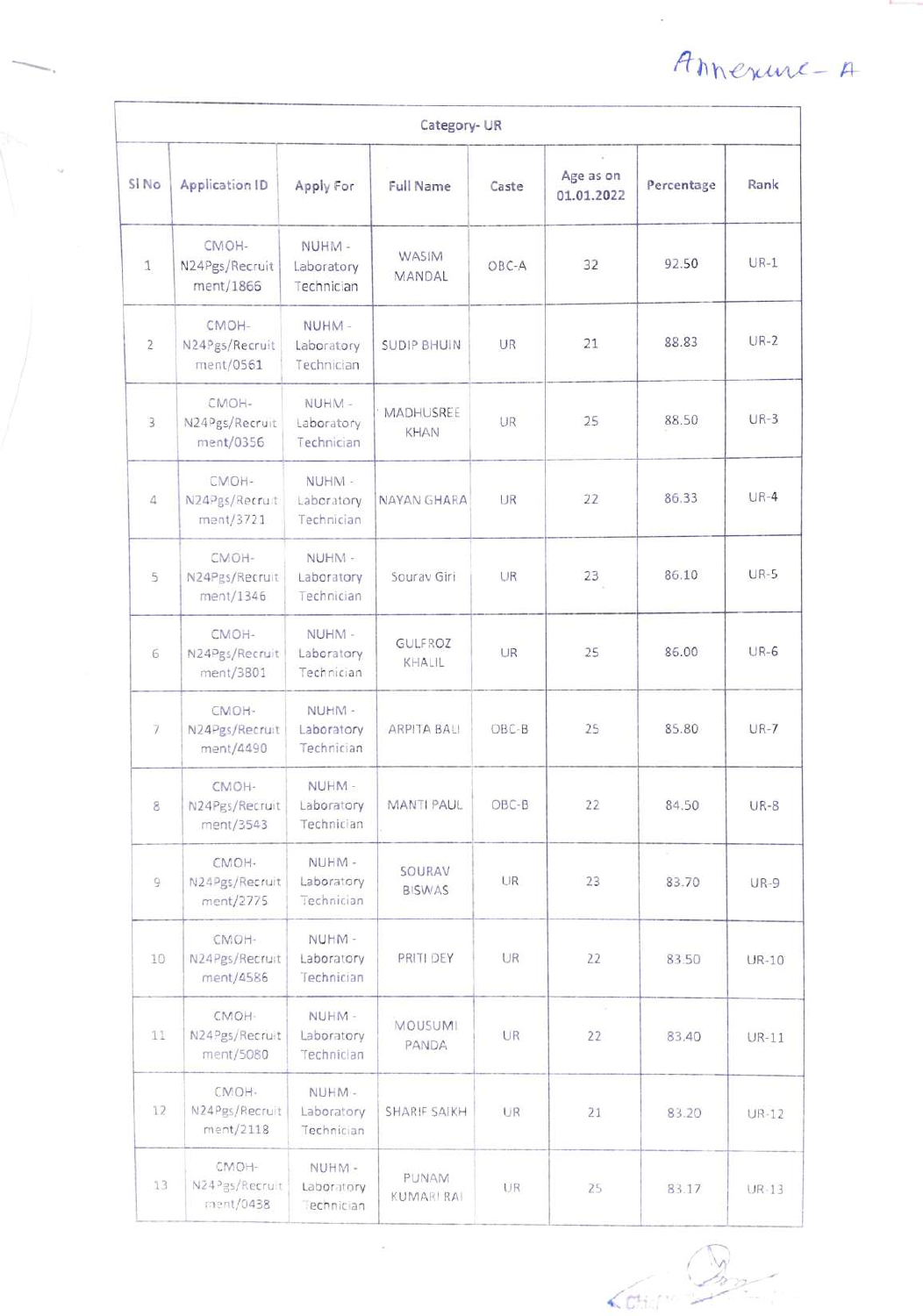| SI No | <b>Application ID</b>                | Apply For                          | <b>Full Name</b>            | Caste     | Age as on<br>01.01.2022 | Percentage | Rank         |
|-------|--------------------------------------|------------------------------------|-----------------------------|-----------|-------------------------|------------|--------------|
| 14    | CMOH-<br>N24Pgs/Recruit<br>ment/4700 | NUHM-<br>Laboratory<br>Technician  | NILANJANA<br><b>MOHANTO</b> | UR        | 23                      | 83.10      | <b>UR-14</b> |
| 15    | CMOH-<br>N24Pgs/Recruit<br>ment/0588 | NUHM -<br>Laboratory<br>Technician | <b>BABLU BISWAS</b>         | UR        | 26                      | 83.00      | <b>UR-15</b> |
| 16    | CMOH-<br>N24Pgs/Recruit<br>ment/4356 | NUHM -<br>Laboratory<br>Technician | <b>DIPANNITA</b><br>SAMANTA | UR        | 22                      | 82.73      | UR-16        |
| 17    | CMOH-<br>N24Pgs/Recruit<br>ment/3143 | NUHM-<br>Laboratory<br>Technician  | Moumita Paul                | UR        | 22                      | 82.70      | UR-17        |
| 18    | CMOH-<br>N24Pgs/Recruit<br>ment/1774 | NUHM -<br>Laboratory<br>Technician | PRADIP DAS                  | <b>UR</b> | 26                      | 82.67      | <b>UR-18</b> |
| 19    | CMOH-<br>N24Pgs/Recruit<br>ment/4732 | NUHM-<br>Laboratory<br>Technician  | MONTU<br><b>BISWAS</b>      | UR        | 26                      | 82.67      | UR-19        |
| 20    | CMOH-<br>N24Pgs/Recruit<br>ment/1424 | NUHM-<br>Laboratory<br>Technician  | RUMPA DAS                   | <b>UR</b> | 27                      | 82.60      | <b>UR-20</b> |
| 21    | CMOH-<br>N24Pgs/Recruit<br>ment/5867 | NUHM-<br>Laboratory<br>Technician  | NABA KUMAR<br><b>BERA</b>   | $OBC-B$   | 26                      | 82.33      | $UR-21$      |
| 22    | CMOH-<br>N24Pgs/Recruit<br>ment/1781 | NUHM -<br>Laboratory<br>Technician | DIPJYOTI DAS                | UR        | 23                      | 82.25      | <b>UR-22</b> |
| 23    | CMOH-<br>N24Pgs/Recruit<br>ment/3042 | NUHM-<br>Laboratory<br>Technician  | SK SAHIL<br>HOSEN           | OBC-A     | 23                      | 82.10      | $UR-23$      |
| 24    | CMOH-<br>N24Pgs/Recruit<br>ment/3915 | NUHM-<br>Laboratory<br>Technician  | Ajnabir Ansari              | OBC-A     | 23                      | 81.90      | <b>UR-24</b> |
| 25    | CMOH-<br>N24Pgs/Recruit<br>ment/5686 | NUHM-<br>Laboratory<br>Technician  | PRIYA MANDI                 | ST        | 24                      | 81.83      | <b>UR-25</b> |
| 26    | CMOH-<br>N24Pgs/Recruit<br>ment/2165 | NUHM-<br>Laboratory<br>Technician  | LILA BAG                    | SC        | 24                      | 81.80      | <b>UR-26</b> |

Chief Meclie Latin of Health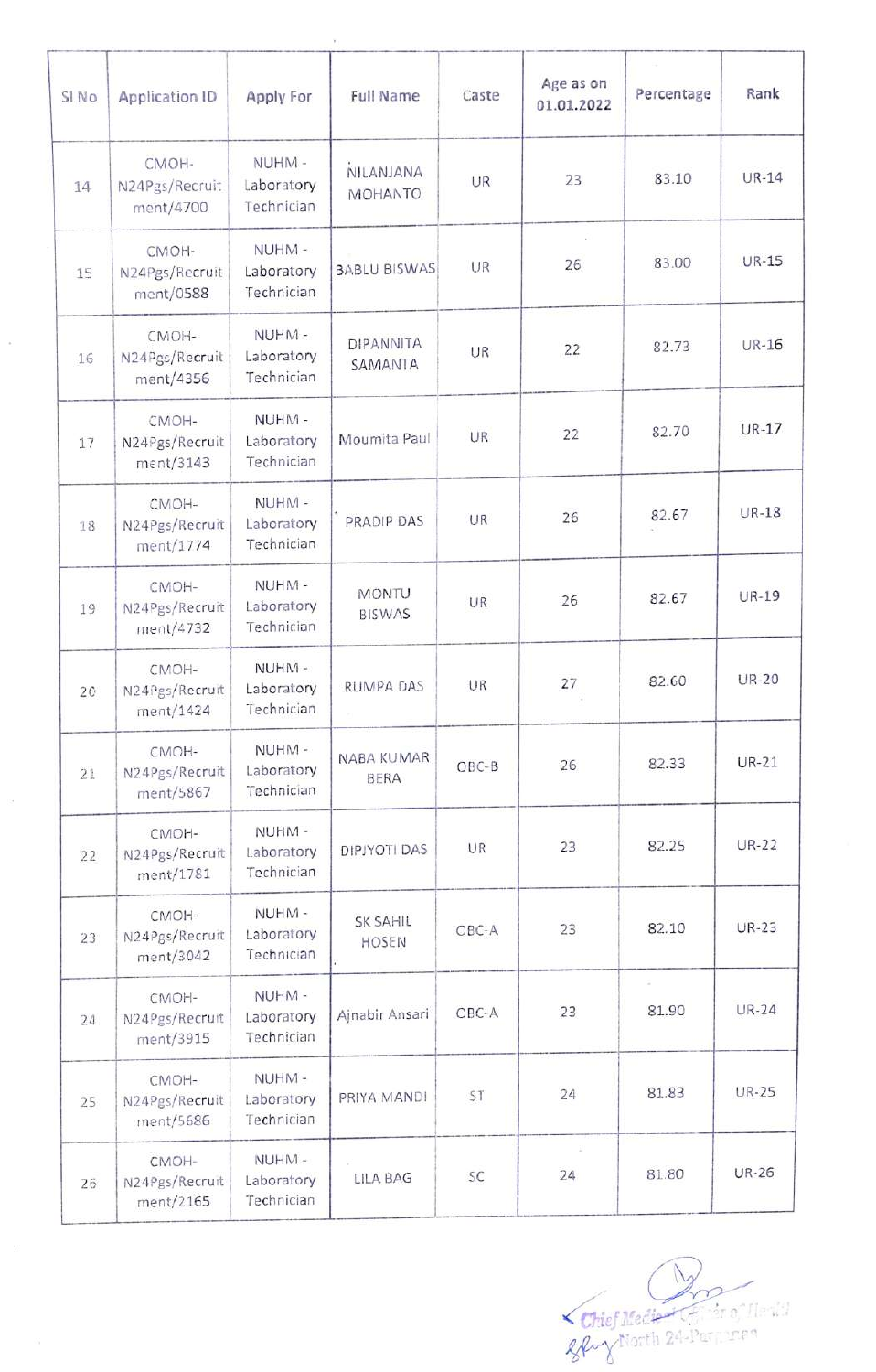| SI No | Application ID                       | Apply For                          | <b>Full Name</b>                | Caste | Age as on<br>01.01.2022 | Percentage | Rank         |
|-------|--------------------------------------|------------------------------------|---------------------------------|-------|-------------------------|------------|--------------|
| 27    | CMOH-<br>N24Pgs/Recruit<br>ment/4846 | NUHM-<br>Laboratory<br>Technician  | <b>SOMA AKHULI</b>              | UR    | 21                      | 81.67      | <b>UR-27</b> |
| 28    | CMOH-<br>N24Pgs/Recruit<br>ment/2823 | NUHM -<br>Laboratory<br>Technician | Sreyasee Jana                   | UR    | 21                      | 81.60      | <b>UR-28</b> |
| 29    | CMOH-<br>N24Pgs/Recruit<br>ment/3091 | NUHM-<br>Laboratory<br>Technician  | DEBOSMITA<br>SAHA               | UR    | 24                      | 81.55      | <b>UR-29</b> |
| 30    | CMOH-<br>N24Pgs/Recruit<br>ment/4590 | NUHM-<br>Laboratory<br>Technician  | SURJENDU<br>BIKASH<br>SASMAL    | UR    | $24 -$                  | 81.50      | UR-30        |
| 31    | CMOH-<br>N24Pgs/Recruit<br>ment/0602 | NUHM-<br>Laboratory<br>Technician  | <b>SK NUR</b><br><b>HOSSAIN</b> | UR    | 25                      | 81.38      | <b>UR-31</b> |
| 32    | CMOH-<br>N24Pgs/Recruit<br>ment/4892 | NUHM-<br>Laboratory<br>Technician  | <b>SUMANA DAS</b>               | UR    | 22                      | 81.38      | <b>UR-32</b> |
| 33    | CMOH-<br>N24Pgs/Recruit<br>ment/0944 | NUHM-<br>Laboratory<br>Technician  | NAJMUNNESA<br>KHATUN            | OBC-A | 22                      | 81.30      | <b>UR-33</b> |
| 34    | CMOH-<br>N24Pgs/Recruit<br>ment/1440 | NUHM-<br>Laboratory<br>Technician  | DEBASHIS<br>KOLEY               | OBC-B | 22                      | 81.30      | <b>UR-34</b> |
| 35    | CMOH-<br>N24Pgs/Recruit<br>ment/2995 | NUHM-<br>Laboratory<br>Technician  | Ranu<br><b>GANGOPADHY</b><br>AY | UR    | 21                      | 81.20      | <b>UR-35</b> |
| 36    | CMOH-<br>N24Pgs/Recruit<br>ment/1598 | NUHM-<br>Laboratory<br>Technician  | SUCHANA BARI                    | UR    | 22                      | 81.10      | <b>UR-36</b> |
| 37    | CMOH-<br>N24Pgs/Recruit<br>ment/1961 | NUHM-<br>Laboratory<br>Technician  | DIPIKA ALAM                     | OBC-A | 25                      | 80.75      | <b>UR-37</b> |
| 38    | CMOH-<br>N24Pgs/Recruit<br>ment/3965 | NUHM-<br>Laboratory<br>Technician  | MRIDUMAY<br>PRAMANIK            | SC    | 27                      | 80.71      | <b>UR-38</b> |
| 39    | CMOH-<br>N24Pgs/Recruit<br>ment/4374 | NUHM-<br>Laboratory<br>Technician  | SUDIP BHAKTA                    | UR.   | 24                      | 80.63      | <b>UR-39</b> |
| 40    | CMOH-<br>N24Pgs/Recruit<br>ment/0365 | NUHM-<br>Laboratory<br>Technician  | SOUVIK<br>GHOSH                 | UR    | 21                      | 80.60      | <b>UR-40</b> |

Entref:  $\mathbb{R}$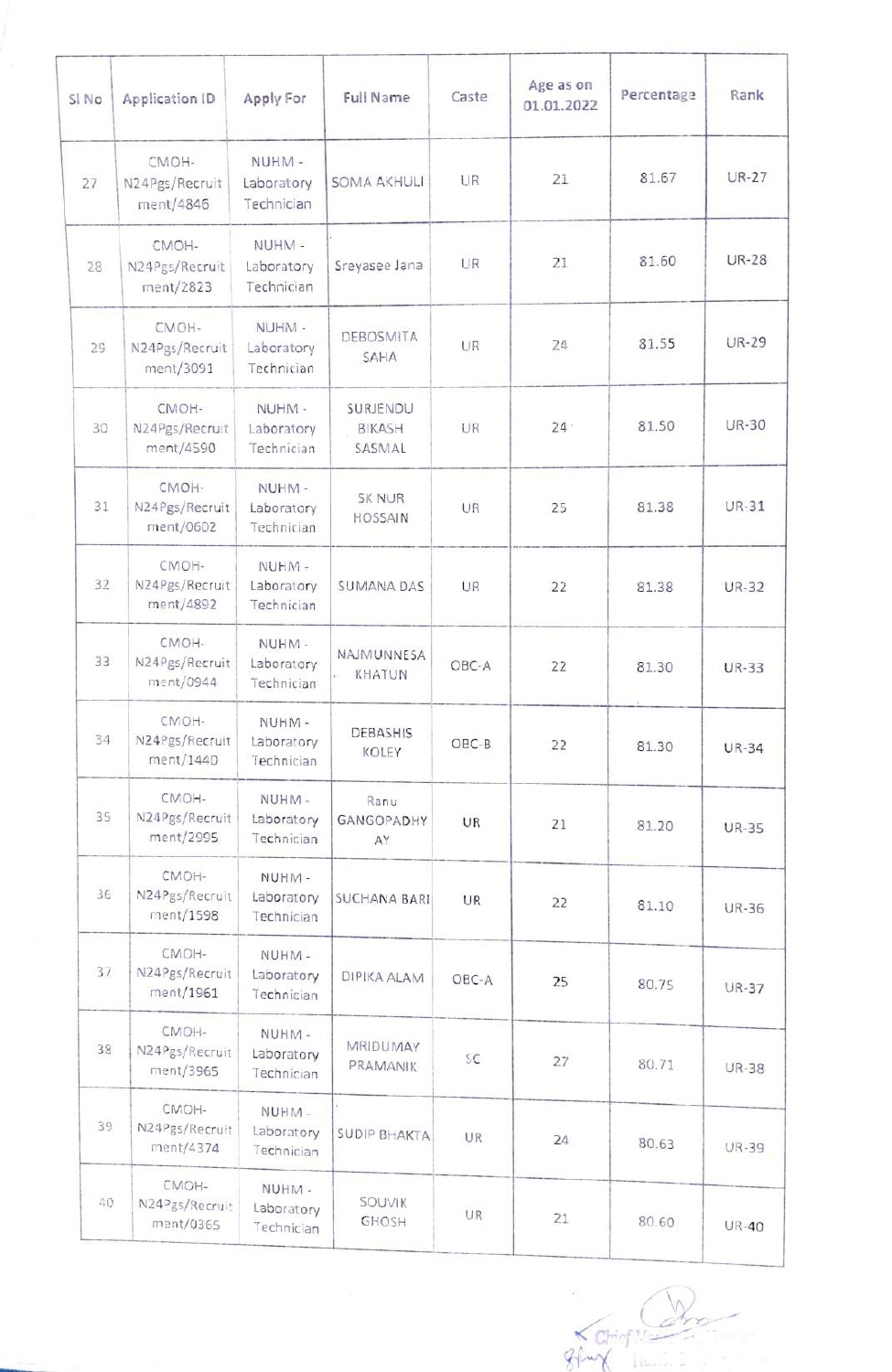| Category-SC      |                                          |                                   |                             |       |                         |             |         |  |
|------------------|------------------------------------------|-----------------------------------|-----------------------------|-------|-------------------------|-------------|---------|--|
| SI <sub>No</sub> | Application<br>ID                        | Apply For                         | Full Name                   | Caste | Age as on<br>01.01.2022 | Percentage  | Rank    |  |
| $\mathbf{1}$     | CMOH-<br>N24Pgs/Re<br>cruitment/<br>2165 | NUHM-<br>Laboratory<br>Technician | LILA BAG                    | SC    | 24                      | 81.80       | $SC-1$  |  |
| $\bar{2}$        | CMOH-<br>N24Pgs/Re<br>cruitment/<br>3965 | NUHM-<br>Laboratory<br>Technician | MRIDUMAY<br><b>PRAMANIK</b> | SC    | 27                      | 80.71       | $SC-2$  |  |
| 3                | CMOH-<br>N24Pgs/Re<br>cruitment/<br>3904 | NUHM-<br>Laboratory<br>Technician | SNEHASISH<br>JANA           | SC.   | 23                      | 78.83       | $SC-3$  |  |
| $\Delta$         | CMOH-<br>N24Pgs/Re<br>cruitment/<br>5682 | NUHM-<br>Laboratory<br>Technician | SNEHASISH<br><b>JANA</b>    | SC    | 23                      | 78.83       | $SC-4$  |  |
| 5                | CMOH-<br>N24Pgs/Re<br>cruitment/<br>3395 | NUHM-<br>Laboratory<br>Technician | · Surjyendu<br>Barman       | SC.   | 27                      | 77.50<br>×. | $SC-5$  |  |
| 6.               | CMOH-<br>N24Pgs/Re<br>cruitment/<br>5537 | NUHM-<br>Laboratory<br>Technician | DEBASMITA<br>SIKDER         | SC.   | 24                      | 77.40       | $SC-6$  |  |
| $\gamma$         | CMOH-<br>N24Pgs/Re<br>cruitment/<br>4725 | NUHM-<br>Laboratory<br>Technician | BARUN<br><b>PRAMANIK</b>    | SC    | 25                      | 77.20       | $SC-7$  |  |
| 8.               | CMOH-<br>N24Pgs/Re<br>cruitment/<br>1429 | NUHM-<br>Laboratory<br>Technician | PARTHA<br>MANDAL            | SC    | 22                      | 77.00       | $SC-8$  |  |
| $\mathbb{Q}$     | CMOH-<br>N24Pgs/Re<br>cruitment/<br>3006 | NUHM-<br>Laboratory<br>Technician | PRIYANKA<br>SINGHA          | SC    | 26                      | 77.00       | $SC-9$  |  |
| 10 <sub>10</sub> | CMOH-<br>N24Pgs/Re<br>cruitment/<br>4271 | NUHM-<br>Laboratory<br>Technician | Tanmay Das                  | SC    | 25                      | 76.50       | $SC-10$ |  |

è

Schieffert

 $\ddot{\phantom{a}}$ 

 $\bar{\alpha}$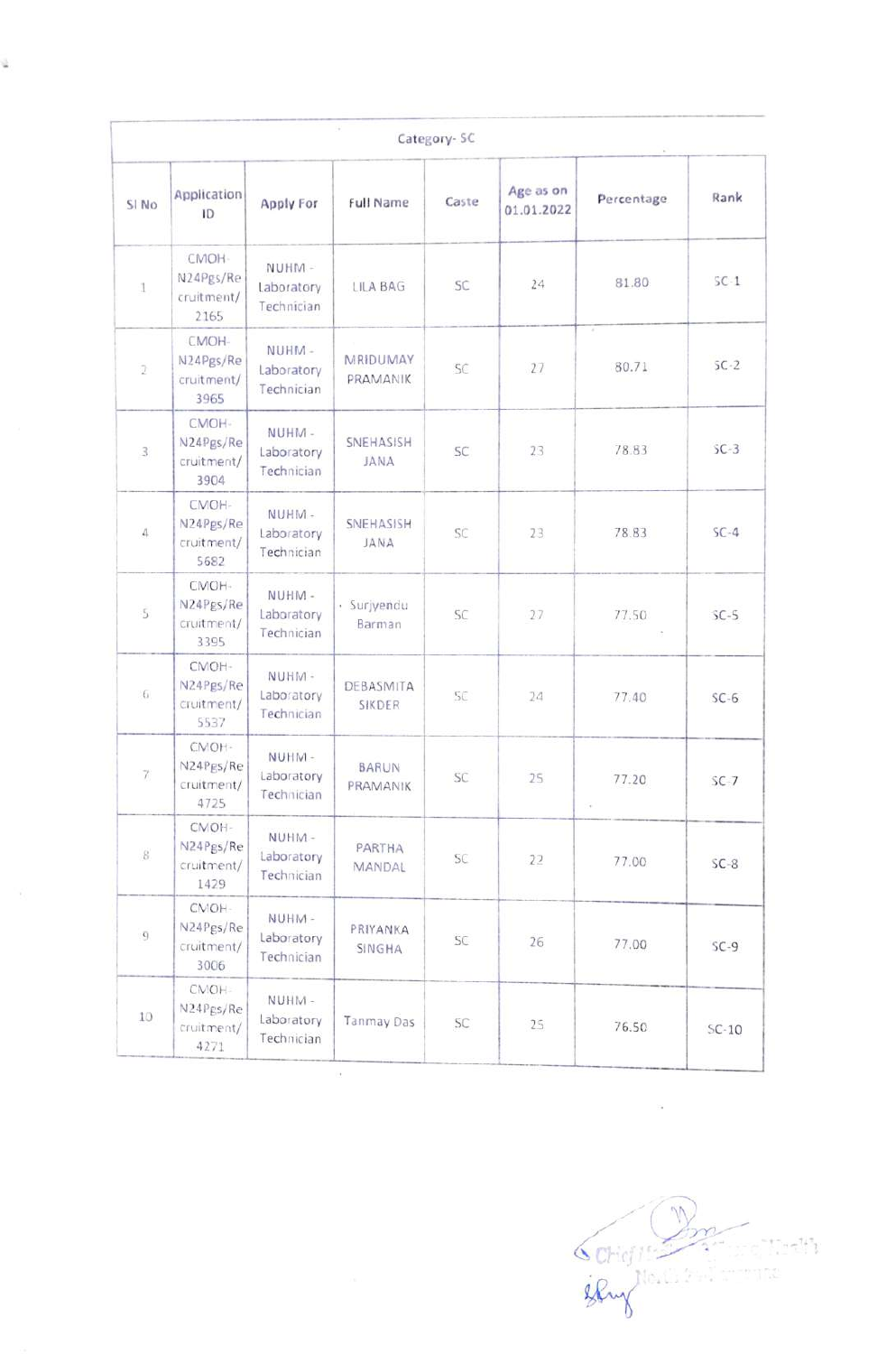| Si No | <b>Application</b><br>ID                 | <b>Apply For</b>                  | <b>Full Name</b>         | Caste | Age as on<br>01.01.2022 | Percentage         | Rank    |
|-------|------------------------------------------|-----------------------------------|--------------------------|-------|-------------------------|--------------------|---------|
| 11    | CMOH-<br>N24Pgs/Re<br>cruitment/<br>5003 | NUHM-<br>Laboratory<br>Technician | ANUPAM<br>MONDAL<br>¥,   | SC    | 23                      | 76.50              | $SC-11$ |
| 12    | CMOH-<br>N24Pgs/Re<br>cruitment/<br>1635 | NUHM-<br>Laboratory<br>Technician | LATASREE<br>MONDAL       | SC    | 24                      | $\bullet$<br>76.50 | $SC-12$ |
| 13    | CMOH-<br>N24Pgs/Re<br>cruitment/<br>2500 | NUHM-<br>Laboratory<br>Technician | <b>UDHRITY DAS</b>       | SC    | 21                      | 75.90              | $SC-13$ |
| 14    | CMOH-<br>N24Pgs/Re<br>cruitment/<br>2852 | NUHM-<br>Laboratory<br>Technician | MANASI<br>SARKAR         | SC    | 23                      | 75.80              | $SC-14$ |
| 15    | CMOH-<br>N24Pgs/Re<br>cruitment/<br>5059 | NUHM-<br>Laboratory<br>Technician | Shubham<br>Mondal        | SC    | 22                      | 75.67              | $SC-15$ |
| 16    | CMOH-<br>N24Pgs/Re<br>cruitment/<br>5442 | NUHM-<br>Laboratory<br>Technician | <b>RANADIP</b><br>HALDER | SC.   | 25                      | 75.67              | $SC-16$ |
| 17    | CMOH-<br>N24Pgs/Re<br>cruitment/<br>3934 | NUHM-<br>Laboratory<br>Technician | Souptik<br>mondal        | SC    | 21                      | 75.60              | $SC-17$ |
| 18    | CMOH-<br>N24Pgs/Re<br>cruitment/<br>2700 | NUHM-<br>Laboratory<br>Technician | <b>TIYASHA DAS</b>       | SC    | 23                      | 75.40              | $SC-18$ |
| 19    | CMOH-<br>N24Pgs/Re<br>cruitment/<br>3501 | NUHM-<br>Laboratory<br>Technician | NIBEDITA ROY             | SC    | 22                      | 74.90              | $SC-19$ |
| 20    | CMOH-<br>N24Pgs/Re<br>cruitment/<br>5656 | NUHM-<br>Laboratory<br>Technician | ANTARA<br>SHOW           | SC    | 25                      | ¥,<br>74.88        | $SC-20$ |

ř

 $\widetilde{\mathbb{H}}$ 

 $\delta$  Chief Nort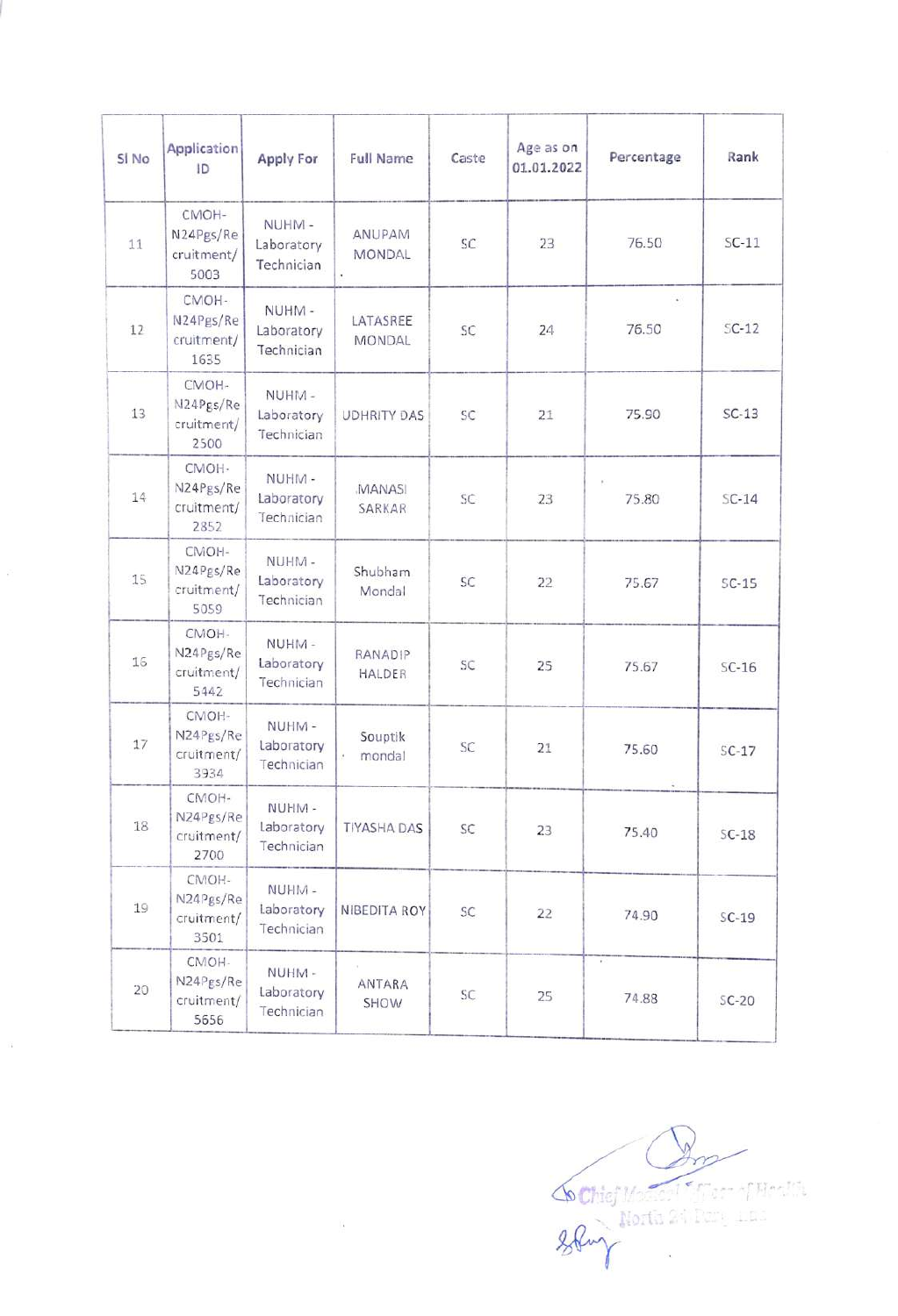| Scategory-ST   |                                      |                                   |                              |       |                         |            |        |  |
|----------------|--------------------------------------|-----------------------------------|------------------------------|-------|-------------------------|------------|--------|--|
| SI No          | Application ID                       | Apply For                         | <b>Full Name</b>             | Caste | Age as on<br>01.01.2022 | Percentage | Rank   |  |
| $\,1$          | CMOH-<br>N24Pgs/Recruit<br>ment/5686 | NUHM-<br>Laboratory<br>Technician | PRIYA<br><b>MANDI</b>        | ST    | 24                      | 81.8       | $ST-1$ |  |
| $\overline{2}$ | CMOH-<br>N24Pgs/Recruit<br>ment/3041 | NUHM-<br>Laboratory<br>Technician | SOMA<br>MURMU                | ST    | 32                      | W<br>77.7  | $ST-2$ |  |
| 3              | CMOH-<br>N24Pgs/Recruit<br>ment/3534 | NUHM-<br>Laboratory<br>Technician | SARMILA<br>MURMU             | ST    | 22                      | 74.7       | $ST-3$ |  |
| 4              | CMOH-<br>N24Pgs/Recruit<br>ment/2534 | NUHM-<br>Laboratory<br>Technician | <b>ARNAB</b><br><b>MANDI</b> | ST    | 25                      | 73.5       | $ST-4$ |  |
| 5              | CMOH-<br>N24Pgs/Recruit<br>min/3118  | NUHM-<br>Laboratory<br>Technician | SHIBAN.<br>SAREN             | ST    | 29                      | 72.2       | $ST-5$ |  |

 $\sim 10^{-11}$ 

 $\widehat{\alpha}$ 

÷,

 $\bigotimes$  Chief Me North 2

 $\widetilde{\mathcal{D}}$ 

 $_{\odot}$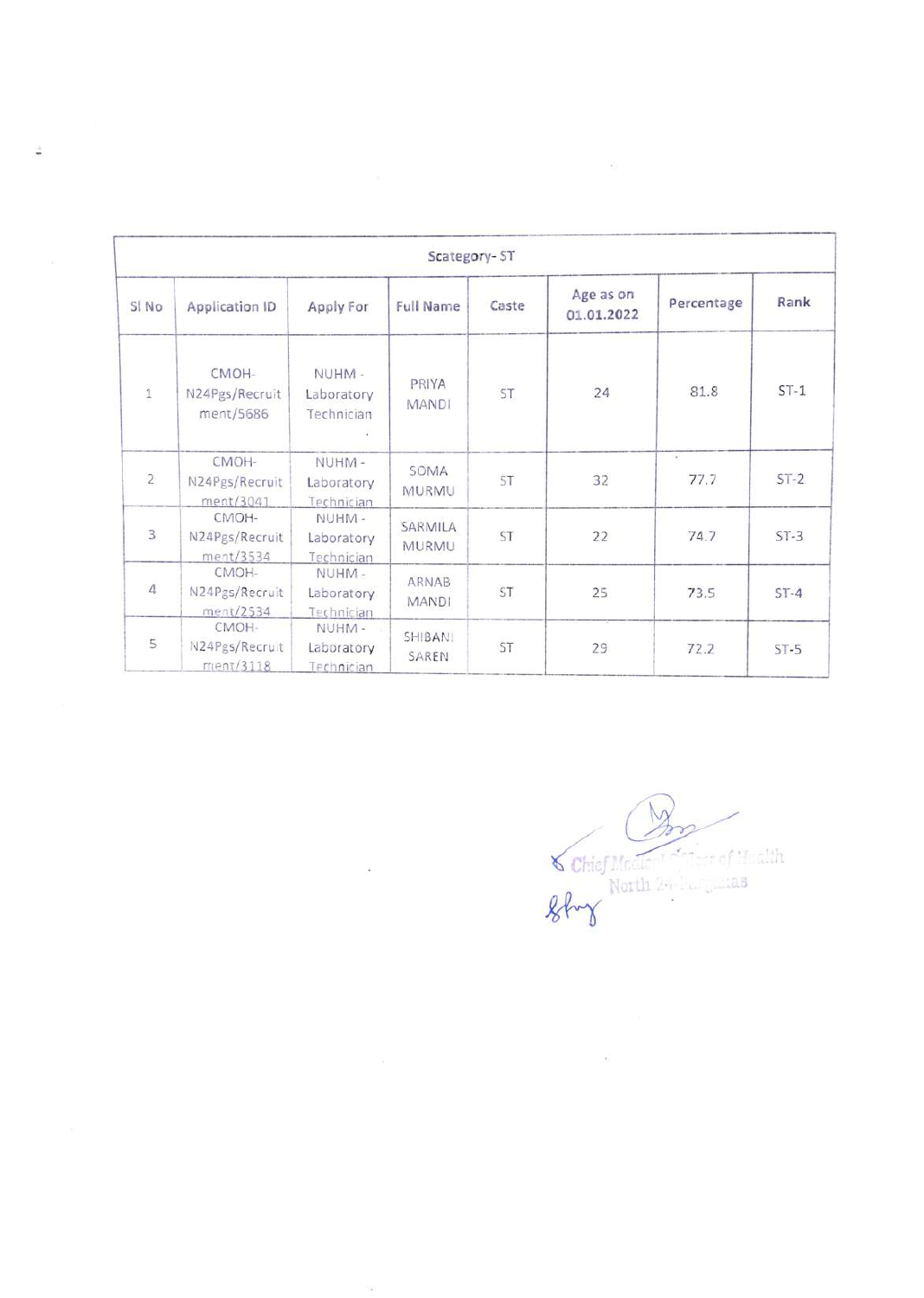Category-OBC A

| Category-OBC A |                                      |                                   |                                 |       |                         |            |          |  |
|----------------|--------------------------------------|-----------------------------------|---------------------------------|-------|-------------------------|------------|----------|--|
| SI No          | Application ID                       | <b>Apply For</b>                  | <b>Full Name</b>                | Caste | Age as on<br>01.01.2022 | Percentage | Rank     |  |
| 1              | CMOH-<br>N24Pgs/Recruit<br>ment/1866 | NUHM-<br>Laboratory<br>Technician | WASIM<br>MANDAL                 | OBC-A | 32                      | 92.5       | OBC A-1  |  |
| $\overline{2}$ | CMOH-<br>N24Pgs/Recruit<br>ment/3042 | NUHM-<br>Laboratory<br>Technician | <b>SK SAHIL</b><br><b>HOSEN</b> | OBC-A | 23                      | 82.1       | OBC A-2  |  |
| 3              | CMOH-<br>N24Pgs/Recruit<br>ment/3915 | NUHM-<br>Laboratory<br>Technician | Ajnabir Ansari                  | OBC-A | 23                      | 81.9       | OBC A-3  |  |
| 4              | CMOH-<br>N24Pgs/Recruit<br>ment/0944 | NUHM-<br>Laboratory<br>Technician | NAJMUNNESA<br>KHATUN            | OBC-A | 22                      | 81.3       | OBC A-4  |  |
| 5              | CMOH-<br>N24Pgs/Recruit<br>ment/1961 | NUHM-<br>Laboratory<br>Technician | DIPIKA ALAM                     | OBC-A | 25 <sub>1</sub>         | 80.8       | OBC A-5  |  |
| 6              | CMOH-<br>N24Pgs/Recruit<br>ment/5585 | NUHM-<br>Laboratory<br>Technician | <b>HASIBA</b><br><b>KHATUN</b>  | OBC-A | 22                      | 79.1       | OBC A-6  |  |
| 7              | CMOH-<br>N24Pgs/Recruit<br>ment/3029 | NUHM-<br>Laboratory<br>Technician | <b>MD FARID</b><br>ALAM         | OBC-A | 24                      | 78.3       | OBC A-7  |  |
| 8              | CMOH-<br>N24Pgs/Recruit<br>ment/0332 | NUHM-<br>Laboratory<br>Technician | <b>RUKSAR</b><br>PARVIN         | OBC-A | 23                      | 77.4       | OBC A-8  |  |
| 9              | CMOH-<br>N24Pgs/Recruit<br>ment/3132 | NUHM-<br>Laboratory<br>Technician | RAMIJ RAJA<br>MANDAL            | OBC-A | 25                      | 77.3       | OBC A-9  |  |
| 10             | CMOH-<br>N24Pgs/Recruit<br>ment/2376 | NUHM-<br>Laboratory<br>Technician | Alfaz Ali<br>Mollick            | OBC-A | 21                      | 77.2       | OBC A-10 |  |

 $rac{b_{n}}{c_{n+1}}$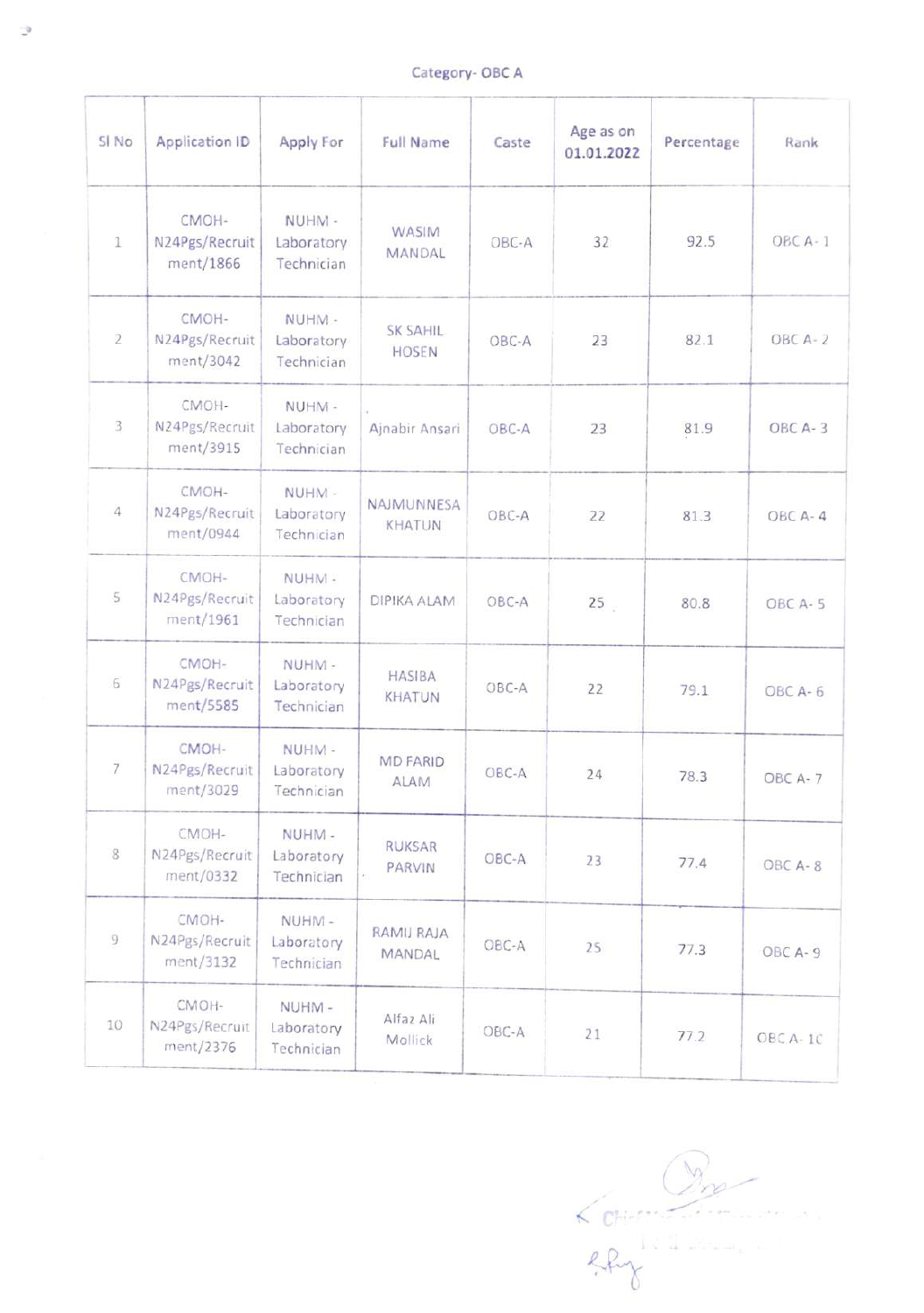| Category-OBCB    |                                      |                                    |                                            |         |                         |            |         |  |
|------------------|--------------------------------------|------------------------------------|--------------------------------------------|---------|-------------------------|------------|---------|--|
| SI <sub>No</sub> | <b>Application ID</b>                | Apply For                          | <b>Full Name</b>                           | Caste   | Age as on<br>01.01.2022 | Percentage | Rank    |  |
| 1                | CMOH-<br>N24Pgs/Recruit<br>ment/4490 | NUHM-<br>Laboratory<br>Technician  | ARPITA<br><b>BALI</b>                      | $OBC-B$ | 25                      | 85.8       | OBC B-1 |  |
| $\overline{2}$   | CMOH-<br>N24Pgs/Recruit<br>ment/3543 | NUHM-<br>Laboratory<br>Technician  | <b>MANT</b><br>PAUL                        | $OBC-B$ | $\overline{1}$<br>22    | 84.5       | OBC B-2 |  |
| $\mathbf{3}$     | CMOH-<br>N24Pgs/Recruit<br>ment/5867 | NUHM -<br>Laboratory<br>Technician | <b>NABA</b><br><b>KUMAR</b><br><b>BERA</b> | $OBC-B$ | 26                      | 82.3       | OBC B-3 |  |
| $\overline{4}$   | CMOH-<br>N24Pgs/Recruit<br>ment/1440 | NUHM-<br>Laboratory<br>Technician  | DEBASHIS<br>KOLEY                          | OBC-B   | 22                      | 81.3       | OBC B-4 |  |
| 5                | CMOH-<br>N24Pgs/Recruit<br>ment/1854 | NUHM-<br>Laboratory<br>Technician  | AMLAN<br><b>DEBNATH</b>                    | OBC-B   | 27                      | 80.5       | OBC B-5 |  |

.

 $rac{Q_{\text{max}}}{Q_{\text{max}}}}$